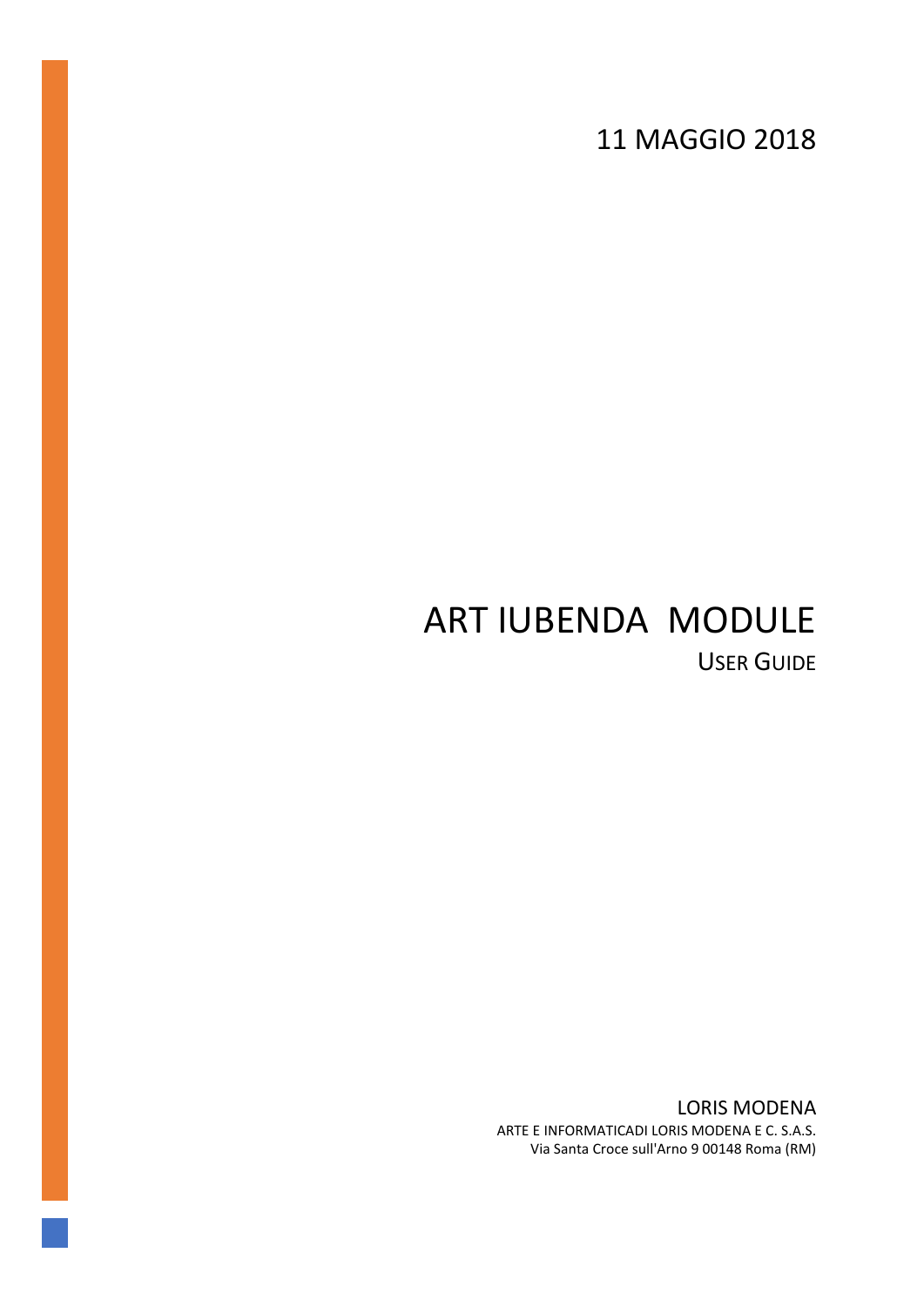

### Sommario

| $\label{eq:conf} \text{Configuration}$ |  |
|----------------------------------------|--|
|                                        |  |
|                                        |  |
|                                        |  |
|                                        |  |
|                                        |  |
|                                        |  |
|                                        |  |
|                                        |  |
|                                        |  |
|                                        |  |

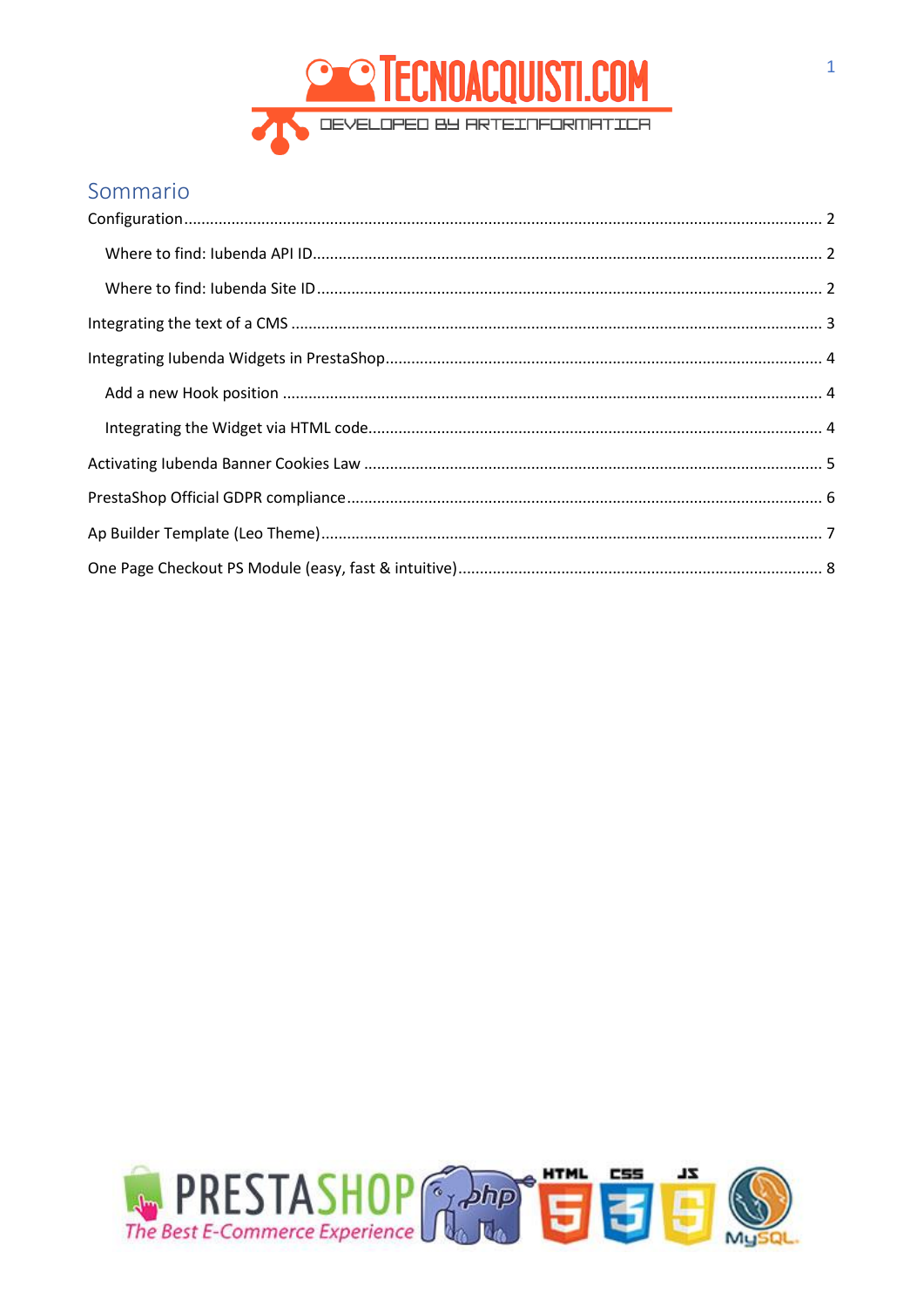

### <span id="page-2-0"></span>Configuration

Configuration of the module is very simple; you just need to insert API ID and the site ID provided by Iubenda to immediately integrate all the functions of the services. Thus it is possible to integrate the privacy policy and cookie policy simply and intuitively – as well as the banner cookies law, where necessary.

### <span id="page-2-1"></span>Where to find: Iubenda API ID

To retrieve the APIs, open the "Use a direct link" TAB.

| White label $ \boldsymbol{\checkmark} $ Simplified privacy policy       |                   |                            |
|-------------------------------------------------------------------------|-------------------|----------------------------|
| Add a widget to the footer                                              | Use a direct link | Embed the text in the body |
| EN<br>IT                                                                |                   |                            |
| <b>Privacy Policy</b>                                                   |                   |                            |
| https://www.iubenda.com/privacy-policy/23361                            |                   | <b>COPY</b>                |
| Place this code in the <body>, where you want the link to appear</body> |                   |                            |
|                                                                         |                   |                            |

The ID to insert in the "Iubenda API ID" entry is the one that appears at the end of the URL: 2336XXXX.

#### <span id="page-2-2"></span>Where to find: Iubenda Site ID

We can find the Site ID code by analysing the code to insert in our site provided by Iubenda.

IT **FN** 

<script type="text/javascript"> var \_iub = \_iub || []; \_iub.csConfiguration = COPY {"cookiePolicyId":233 (1991),"siteId":10312.7,"lang":"en"}; </script><script type="text/javascript" src="//cdn.iub\nda.com/cookie\_solution/safemode/iubenda\_cs.js" charset="UTF-8" async></script>

#### The code to be inserted is the number after **"siteId":**

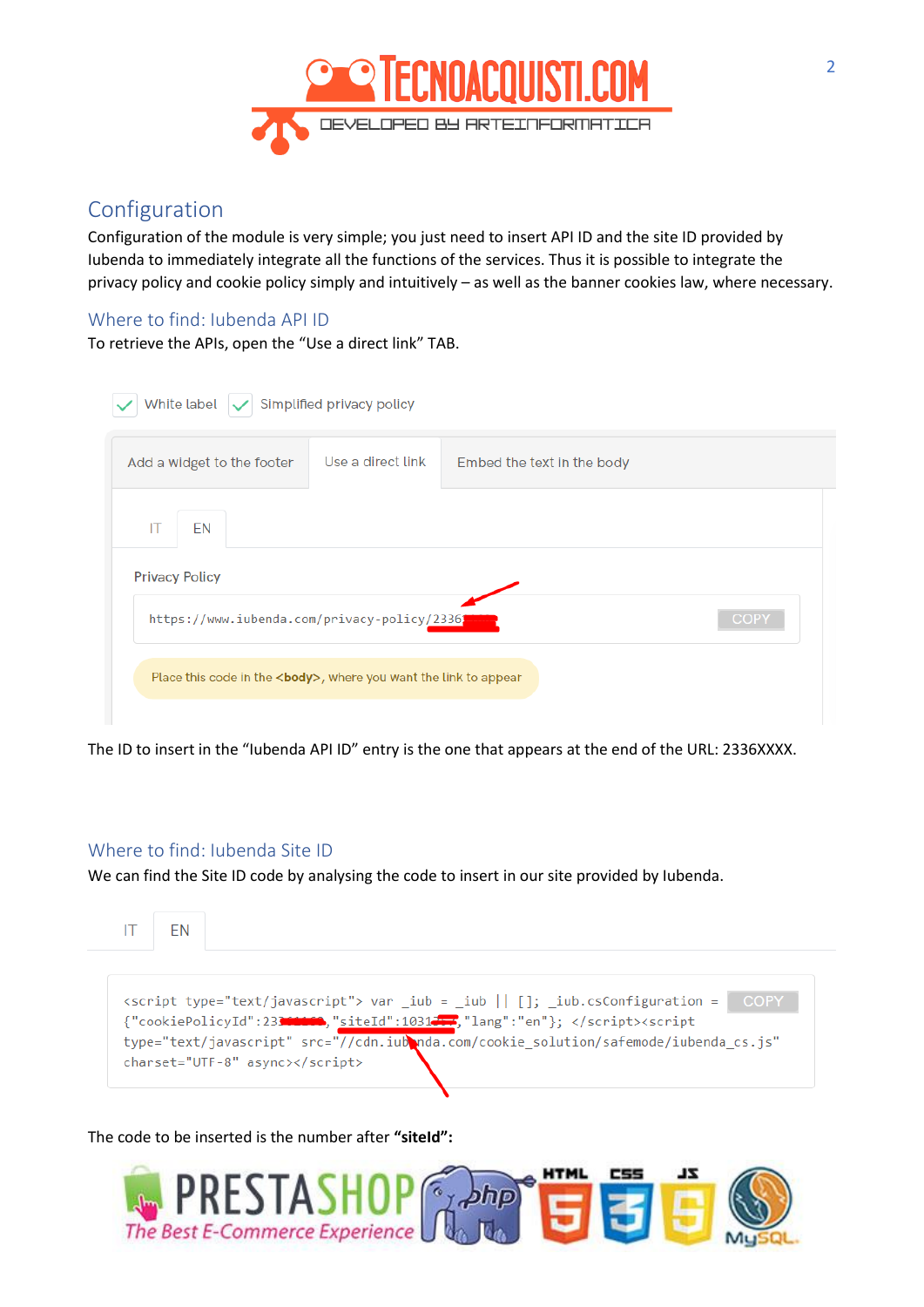

### <span id="page-3-0"></span>Integrating the text of a CMS

Iubenda allows for the integration of text from the privacy policy and cookies body into the body of any html page through the use of a JavaScript code. Unfortunately, it is not possible to integrate JS code directly into a PrestaShop CMS for security reasons.

Via this module, it is possible to bypass this limit by inserting a simple HTML code into the CMS, which is permitted by PrestaShop.

To retrieve the text of the Privacy Policy in modification of the CMS, we need to click on "Source Code".



To insert the text of the Privacy Policy, we insert the following HTML code:

- **For the Privacy Policy:** <div id="artiubenda-privacy"></div>
- **For the Cookie Policy:** <div id="artiubenda-cookie"></div>

| <b>CMS Category</b> | Source code<br>$\pmb{\times}$       |  |
|---------------------|-------------------------------------|--|
| $\star$ Meta title  | <div id="artiubenda-privacy"></div> |  |
| leta description    | N                                   |  |
| Meta keywords       |                                     |  |
| * Friendly URL      | 'n                                  |  |
| Page content        | Ę                                   |  |
| y search engines    |                                     |  |
| Displayed           |                                     |  |
|                     | Ok<br>Cancel                        |  |

We must repeat the operation for every language installed on the site. The module will take care of the substitution of the DIV with the Iubenda JS code in compliance with the specifications of PrestaShop.

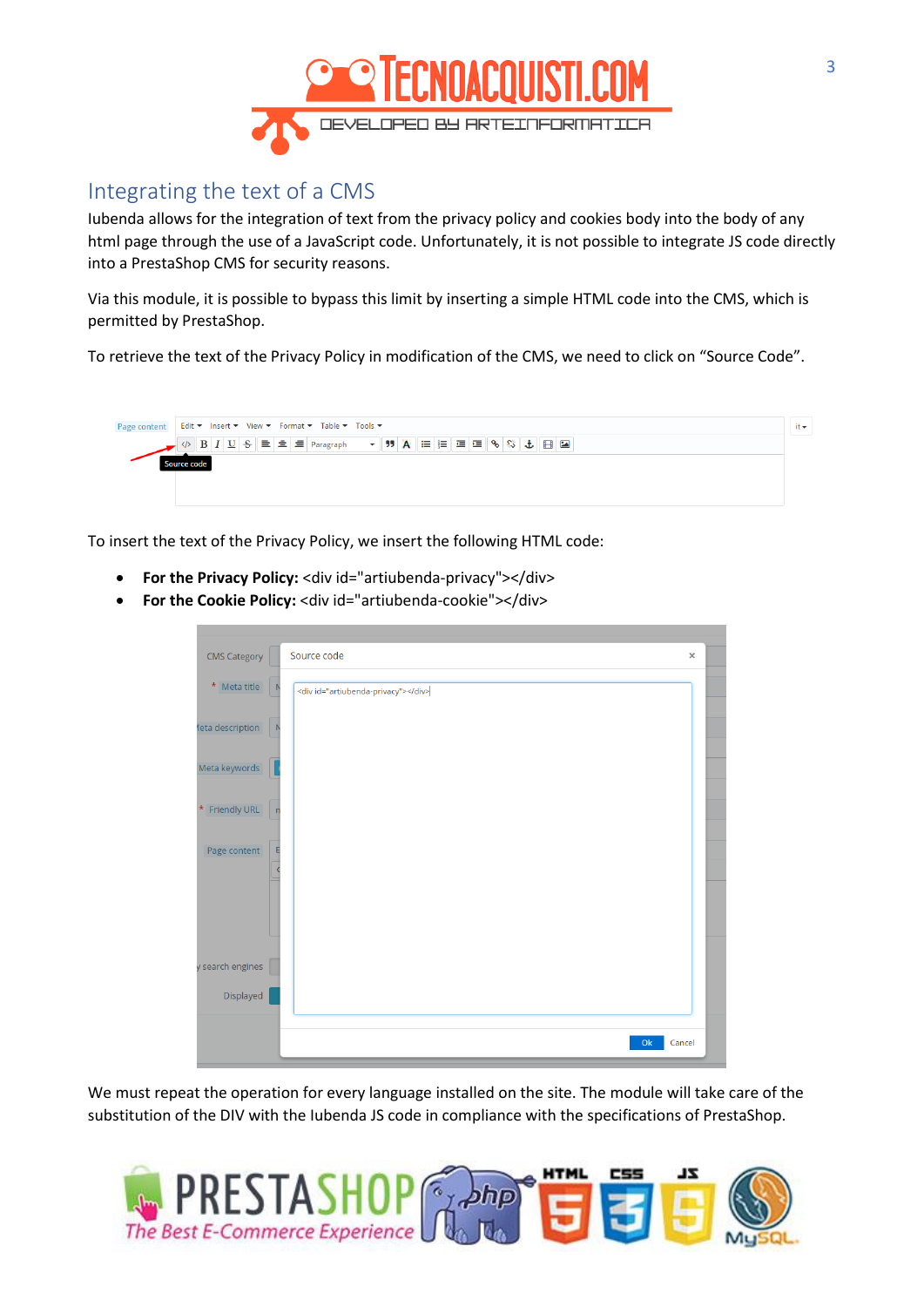

### <span id="page-4-0"></span>Integrating Iubenda Widgets in PrestaShop

The insertion of Privacy Policy and Cookie Policy Widgets is very simple: select one of the many preset positions in the module (Widget Position drop-down menu), insert a new Hook position, and for maximum flexibility – where this is considered necessary – an HTML code to retrieve related Widgets.

| <b>lubenda API ID</b>     | 23369999                                                       |
|---------------------------|----------------------------------------------------------------|
|                           | Enter Iubenda Privacy Policy and/or Cookies Policy API ID      |
| <b>Widget Position</b>    | displayFooter<br>$\overline{\mathbf{v}}$                       |
|                           | Position Ibenda Widget                                         |
| <b>Widget Style</b>       | White<br>$\overline{\mathbf{v}}$                               |
| Coookie Policy Widget     | <b>YES</b><br><b>NO</b>                                        |
| White label               | <b>YES</b><br><b>NO</b>                                        |
| Simplified privacy policy | <b>YES</b><br><b>NO</b>                                        |
| Use plain HTML            | <b>YES</b><br><b>NO</b>                                        |
|                           | Use plain HTML with no styling (only shows the legal version)  |
| <b>Banner Cookies Law</b> | <b>NO</b><br><b>YES</b><br>Activate Jubenda Banner Cookies Law |
|                           |                                                                |
| Iubenda Site ID           | 1031999<br>Enter Jubenda Site ID for Cookies Banner Law        |
|                           |                                                                |

### <span id="page-4-1"></span>Add a new Hook position

Where desired, you can add a new Hook position by modifying any .tpl file of the template in use, inserting the following code where desired:

**{hook h=' displayIubendaPrivacy'}**

#### <span id="page-4-2"></span>Integrating the Widget via HTML code

You can also integrate the Iubenda Widget where desired using HTML code (as with integration into the CMS text). To do this, simply insert the following codes:

- For the Privacy Policy: <div class="artiubenda-widget-privacy"></div>
- **For the Cookie Policy:** <div class ="artiubenda-widget-cookie"></div>

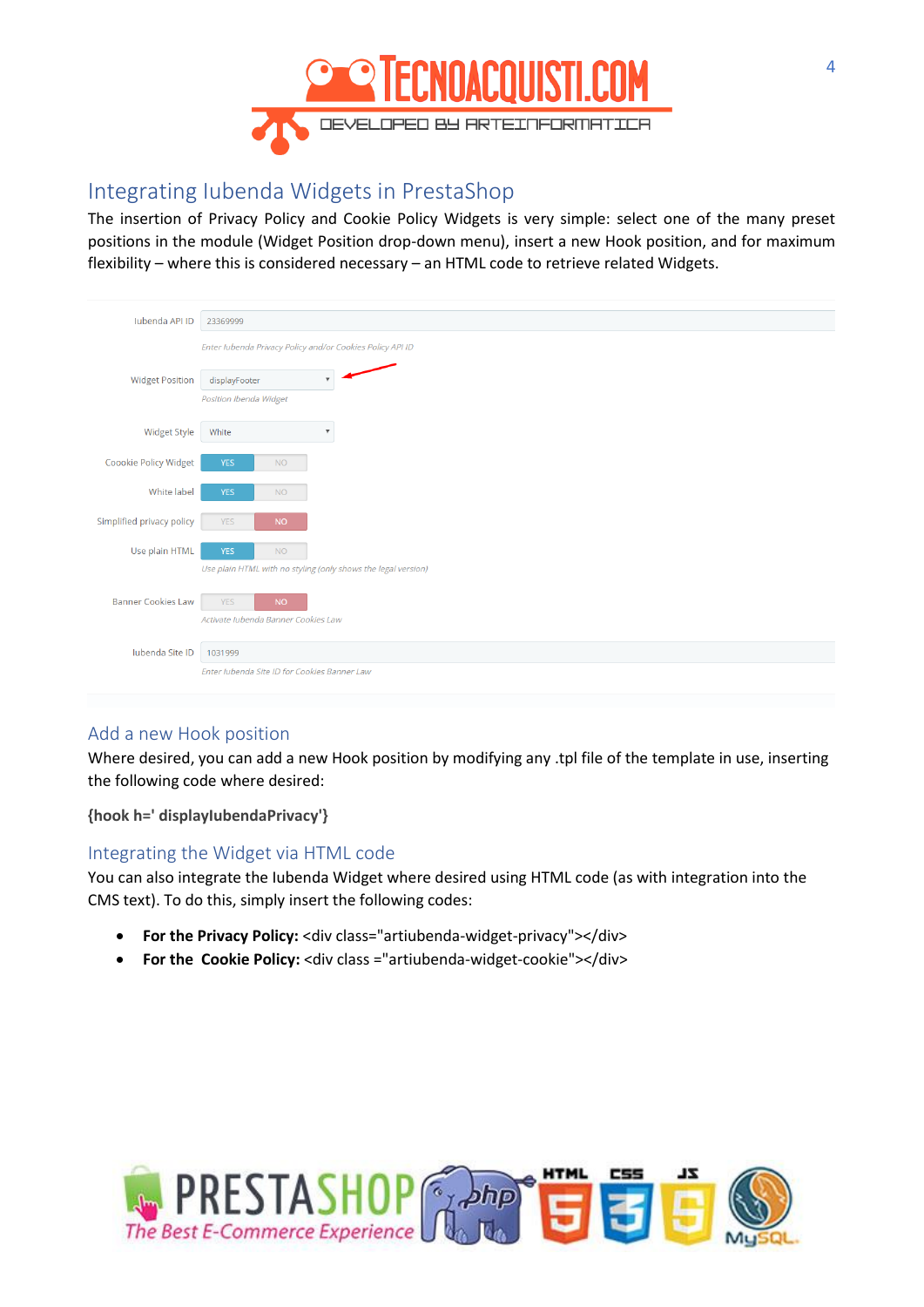

### <span id="page-5-0"></span>Activating Iubenda Banner Cookies Law

The module allows you to insert the Iubenda Banner Cookies Law: for this function, there is a module released by iubenda itself, but it does not pass PrestaShop validation.

### Validation - jubenda Cookie Solution

| <b>Summary</b>      | $\bullet$          | Summary                                                                                                                                                                                                                             |                                       |
|---------------------|--------------------|-------------------------------------------------------------------------------------------------------------------------------------------------------------------------------------------------------------------------------------|---------------------------------------|
| Requirements        | $\mathbf{v}$       | Module details                                                                                                                                                                                                                      |                                       |
| Structure           |                    | Giving the main details of your module allow you (and us) to make sure our systems can understand your content.<br>They are used by the validation steps of the Validator, on the marketplace and on PrestaShop itself.             |                                       |
| <b>Errors</b>       | 78)                |                                                                                                                                                                                                                                     |                                       |
| Compatibility       |                    | Technical name: iubenda<br>Display name: iubenda Cookie Solution                                                                                                                                                                    | Version: v1.0.0<br>Author: jubenda    |
| Optimizations       | $ 83\rangle$<br>20 | <b>Description:</b> iubenda's Cookie Solution allows you to manage<br>all aspects of cookie law on Prestashop.                                                                                                                      | Category (tab): front_office_features |
| <b>Translations</b> | V                  |                                                                                                                                                                                                                                     |                                       |
| Licenses            | $\overline{25}$    | <b>O</b> Download the report (PDF)                                                                                                                                                                                                  |                                       |
| <b>Security</b>     | 6                  |                                                                                                                                                                                                                                     |                                       |
| <b>Standards</b>    | 4928               | Next steps<br>Your module passed validation? Then you can submit it on the PrestaShop Marketplace.<br>Once received, we will review the features, security and marketing of your module. Please allow us up to 72 hours to respond. |                                       |

We have therefore decided to integrate the possibility of activating the banner cookies law via our module, even though **we always advise the use of our module**.

• [FREE] Art Banner Cookiechoices (EU Cookie Law) GDPR [RGPD 2016/679]

#### **Together with our module:**

• **Art Webmaster Tools Site Verification and Hreflang**

For better integration with PrestaShop and better control over the tracking cookies installed.

| <b>Banner Cookies Law</b> | <b>YES</b><br>NO <sub>1</sub>                |
|---------------------------|----------------------------------------------|
|                           | Activate Iubenda Banner Cookies Law          |
| lubenda Site ID   1031XXX |                                              |
|                           | Enter Jubenda Site ID for Cookies Banner Law |

Activation is very easy: simply activate the Banner Cookies Law and insert the Site ID provided by Iubenda.



 $\bullet$  Show details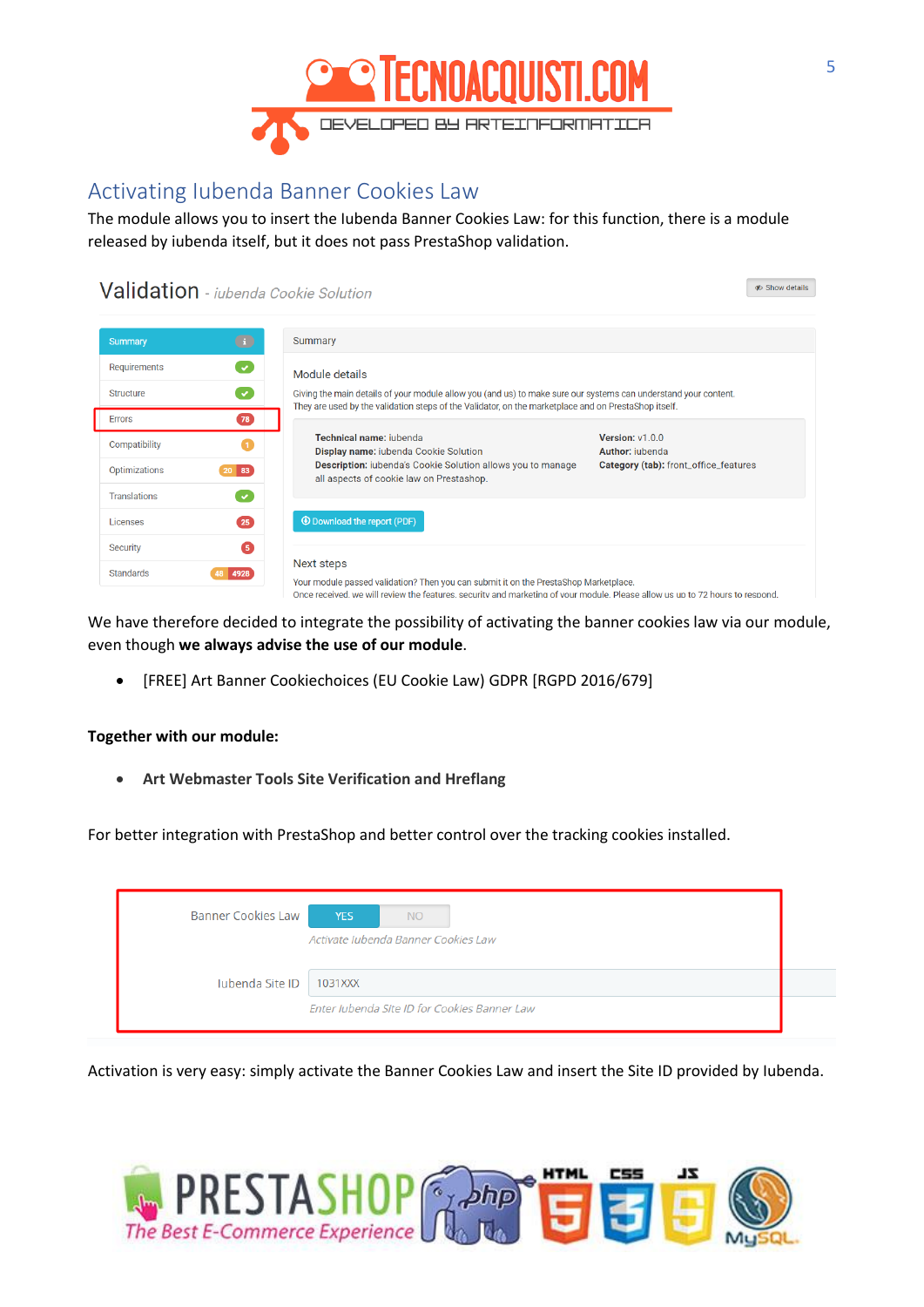

## <span id="page-6-0"></span>PrestaShop Official GDPR compliance

If we use the official PrestaShop module for the GDPR, we can add Iubenda widgets to our personalised consent messages very easily.

| CONFIGURE YOUR CHECKBOXES OFFICIAL GDPR COMPLIANCE                                                                                                                                                              |        |
|-----------------------------------------------------------------------------------------------------------------------------------------------------------------------------------------------------------------|--------|
| Please customize your consent request messages in the dedicated fields below :                                                                                                                                  |        |
| Account creation form<br><b>YES</b><br><b>NO</b>                                                                                                                                                                |        |
| 子 ♥ ⊕ 三▼ 三▼ Paragraph ▼<br>в<br>$\overline{\mathbb{A}}$<br>U<br>Consent request message                                                                                                                         | $en -$ |
| I agree to the terms and conditions and the privacy policy                                                                                                                                                      |        |
|                                                                                                                                                                                                                 |        |
|                                                                                                                                                                                                                 |        |
| This message will be added with a checkbox                                                                                                                                                                      |        |
| Customer account area<br><b>YES</b><br><b>NO</b>                                                                                                                                                                |        |
| " $\oplus \equiv \star \equiv \star$ Paragraph $\star$<br>в<br>÷<br>$\Delta$<br>Consent request message<br>くゝ                                                                                                   | $en -$ |
| By submitting this form, I accept that the data entered is used by xxxxx so they can (i) acknowledge your request, (ii) replay<br>and, if necessary, (iii) manage the contractual relationship that may result. |        |
|                                                                                                                                                                                                                 |        |
| This message will be added with a checkbox                                                                                                                                                                      |        |

We need to click on the code and insert:

- **For the Privacy Policy:** <div class="artiubenda-widget-privacy"></div>
- **For the Cookie Policy:** <div class="artiubenda-widget-cookie"></div>

| CONFIGURE YOUR CHECKBOXES OFFICIAL GDPR COMPLIANCE |                                                                                                                     |  |
|----------------------------------------------------|---------------------------------------------------------------------------------------------------------------------|--|
| Please customize your conse Source code            |                                                                                                                     |  |
|                                                    | $ $ <p>I agree to the terms and conditions and the privacy policy </p> $\le$ div class="artiubenda-widget-privacy"> |  |

In this way, the Iubenda widget will appear directly beneath the text inserted by the Official GDPR compliance text.

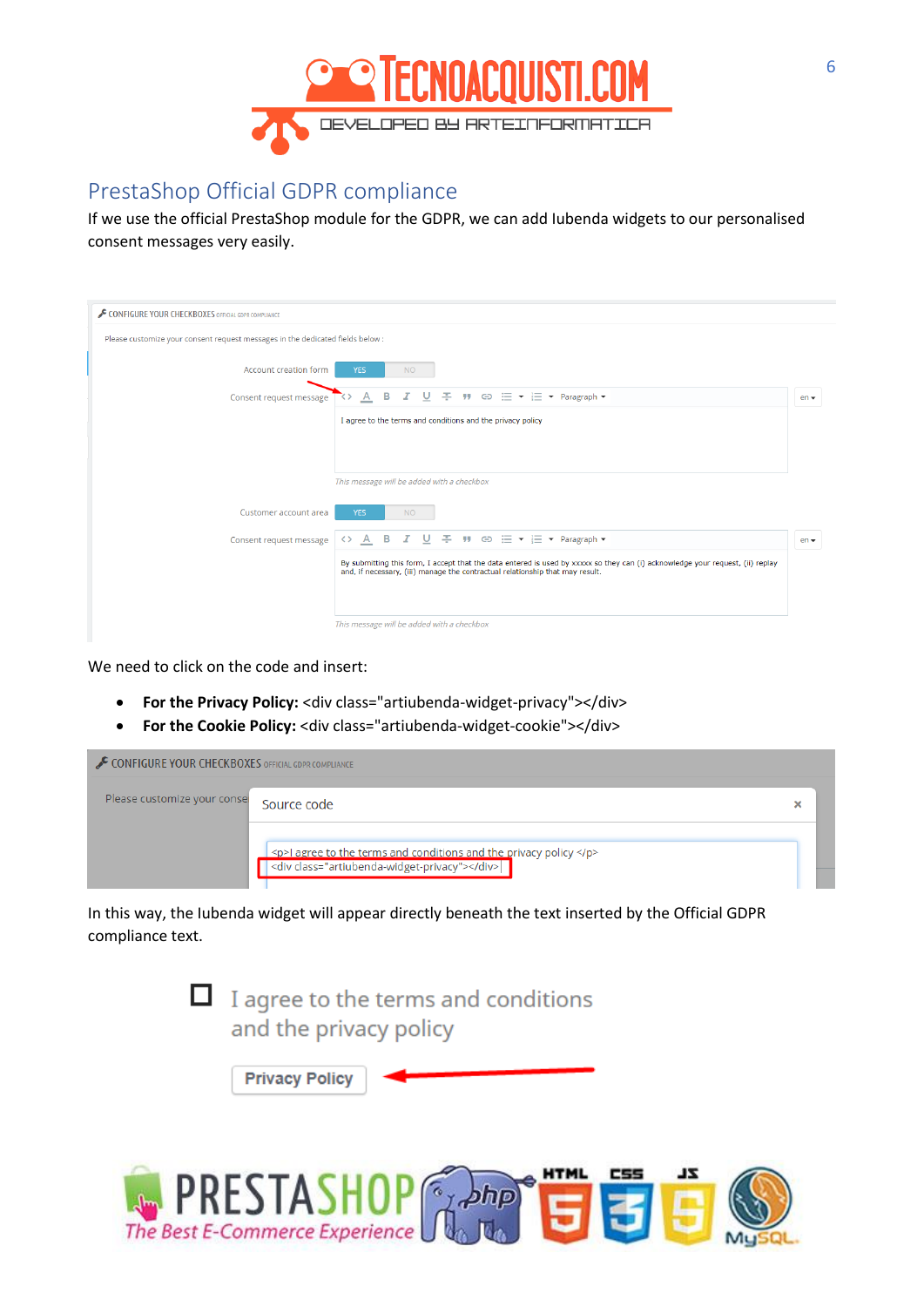

# <span id="page-7-0"></span>Ap Builder Template (Leo Theme)

If you use a Leo theme or another theme based on **Ap Page Builder**, you can easily insert the Iubenda widget in the position you prefer.

Just click on "Add a new Widget"

| 81 B<br>Colonna <del>v</del>   | 81 C<br>$\ddot{\textbf{t}}$<br>Colonna v              |
|--------------------------------|-------------------------------------------------------|
| <sup>2</sup> blockcms - Module | <sup>2</sup> blockmyaco<br>Aggiungere un nuovo Widget |
| $\bullet$                      |                                                       |

#### Click on the tab: MODULE

| Ap Hook Builder              | Aggiungere un nuovo Widget                                                                                     | Ricerca           | $\times$ |
|------------------------------|----------------------------------------------------------------------------------------------------------------|-------------------|----------|
| Ap Hook Builder              | <b>MODULE</b><br><b>WIDGET</b>                                                                                 |                   |          |
|                              | 4Webs<br>Arte E Informatica<br>Pronesis Srl<br>Leotheme<br>Prestashop<br><b>Mostra tutto</b>                   | Prestamonster.com |          |
| ⊕                            | Arte E Infomatica<br>Línea Gráfica<br>Hdclic<br>Terranet<br><b>Business Tech</b><br><b>Nts</b><br>Businesstech | Best-Kit          |          |
| Gruppo $\blacktriangleright$ | Altro<br>Innovadeluxe<br>Presteamshop                                                                          |                   |          |

Search for the module and click above it

| bestkit checkoutfields<br>Easy manager for CRUD actions<br><b>Best Ki</b><br>with customer and | artaddcss<br>ore Art Theme add CSS (Cascading<br>Style Sheets) is a | idxrcaptcha<br>Create a captcha validation for<br>the selected | onepagecheckoutps<br>Il modo più semplice e veloce<br>per aumentare le |
|------------------------------------------------------------------------------------------------|---------------------------------------------------------------------|----------------------------------------------------------------|------------------------------------------------------------------------|
| artiubenda<br>Shows the privacy policy and<br>aformation cookies                               |                                                                     |                                                                |                                                                        |

Now we need to select the Hook position that we selected in the configuration of the module.

Aggiungere un nuovo Widget: Module

|                           | B<br>Module name: "artiubenda"                                 |
|---------------------------|----------------------------------------------------------------|
| Select hook of module (*) | displayFooter<br>$\overline{\mathbf{v}}$                       |
| Remove display            | <b>Sì</b><br><b>NO</b><br>This module will remove in this hook |

We need to click on save to confirm, and then we save the Ap Page Builder configuration again.